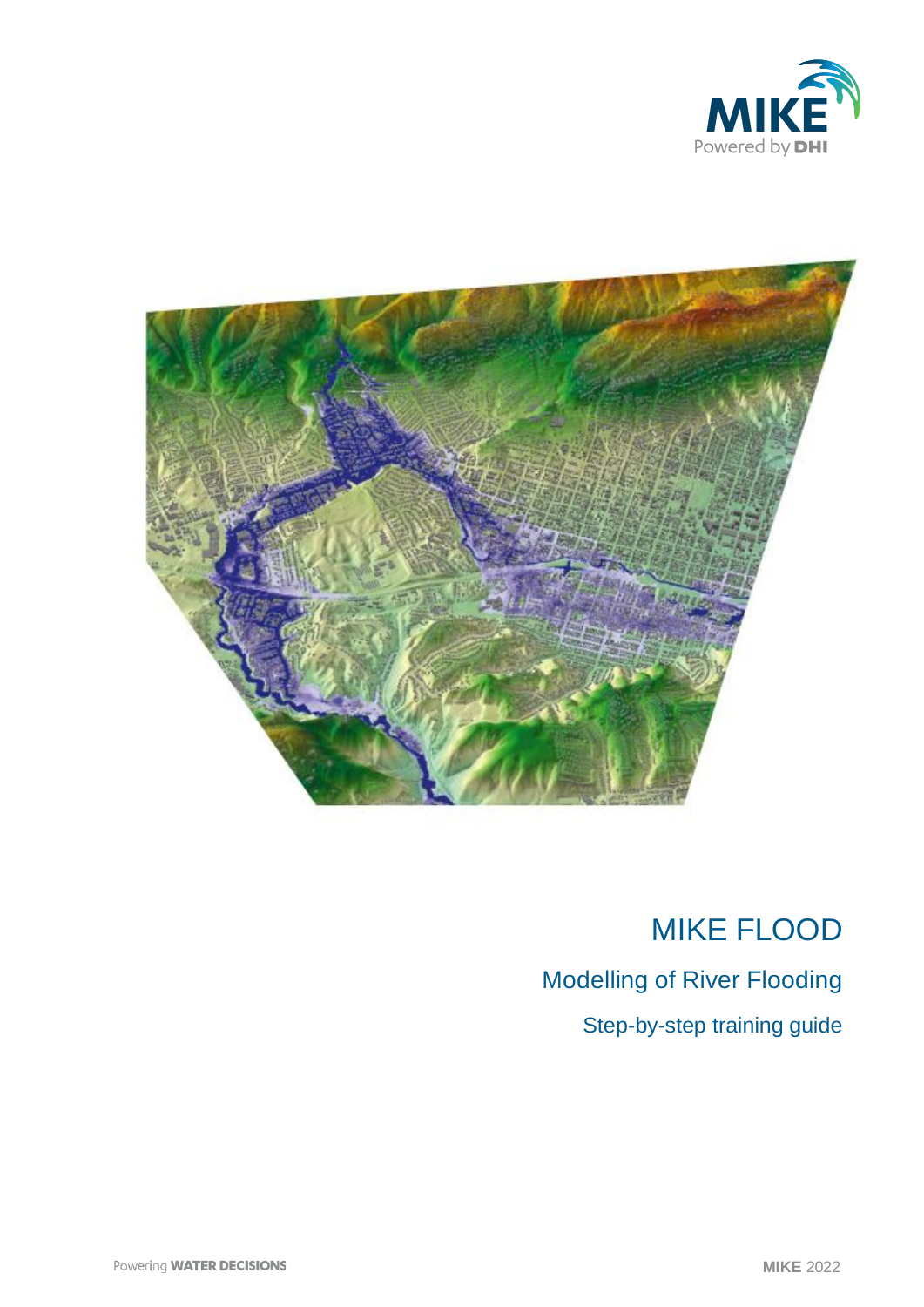

**DHI A/S headquarters** Agern Allé 5 DK-2970 Hørsholm Denmark

+45 4516 9200 Telephone mike@dhigroup.com www.mikepoweredbydhi.com

Company Registration No.: DK36466871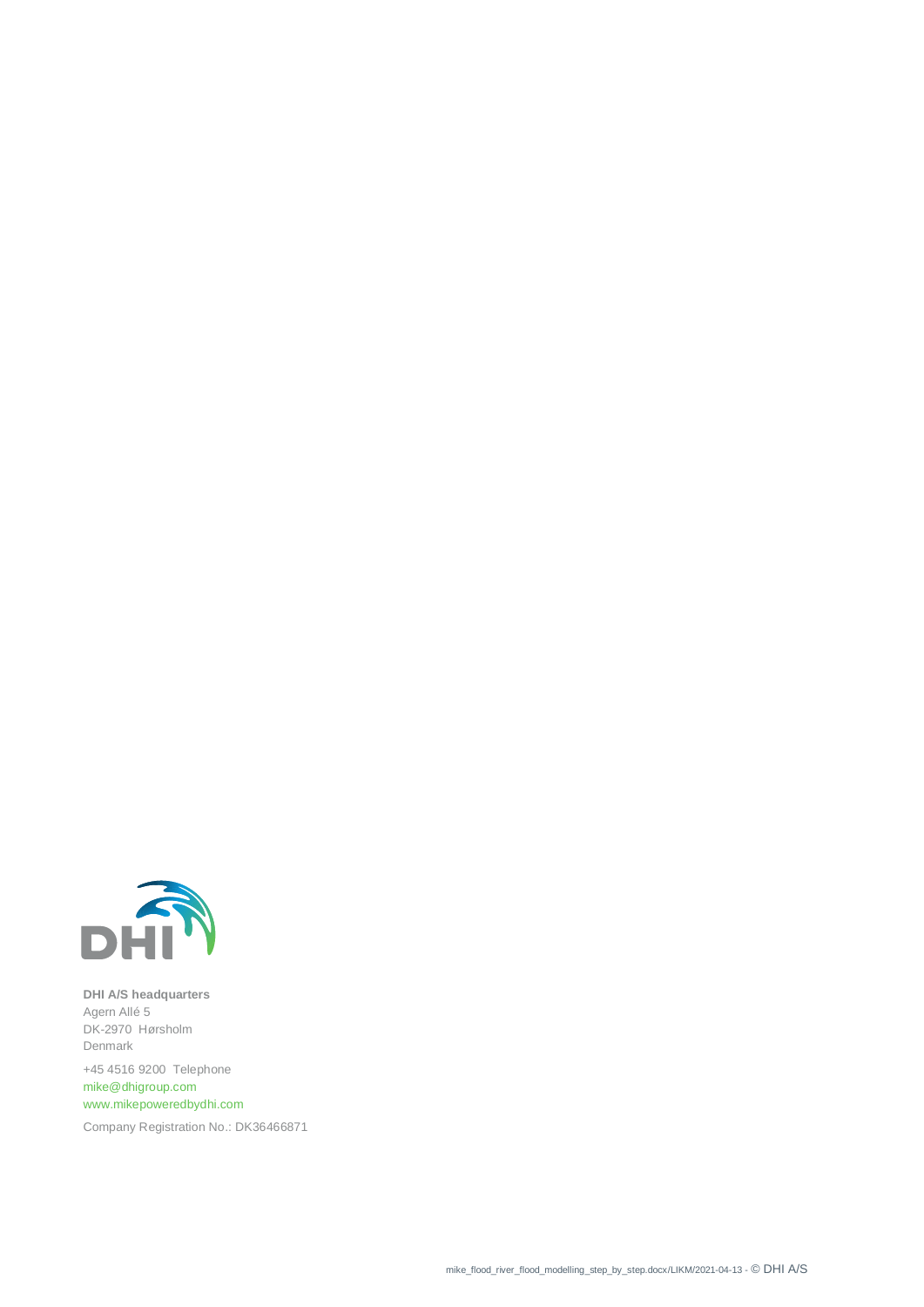

# **CONTENTS**

MIKE FLOOD Modelling of River Flooding Step-by-step training guide

| $\mathbf{1}$<br>1.1 |  |
|---------------------|--|
| 1.2                 |  |
| 2 <sup>1</sup>      |  |
| 2.1                 |  |
| 2.2                 |  |
| 2.3                 |  |
| 2.4                 |  |
| 3                   |  |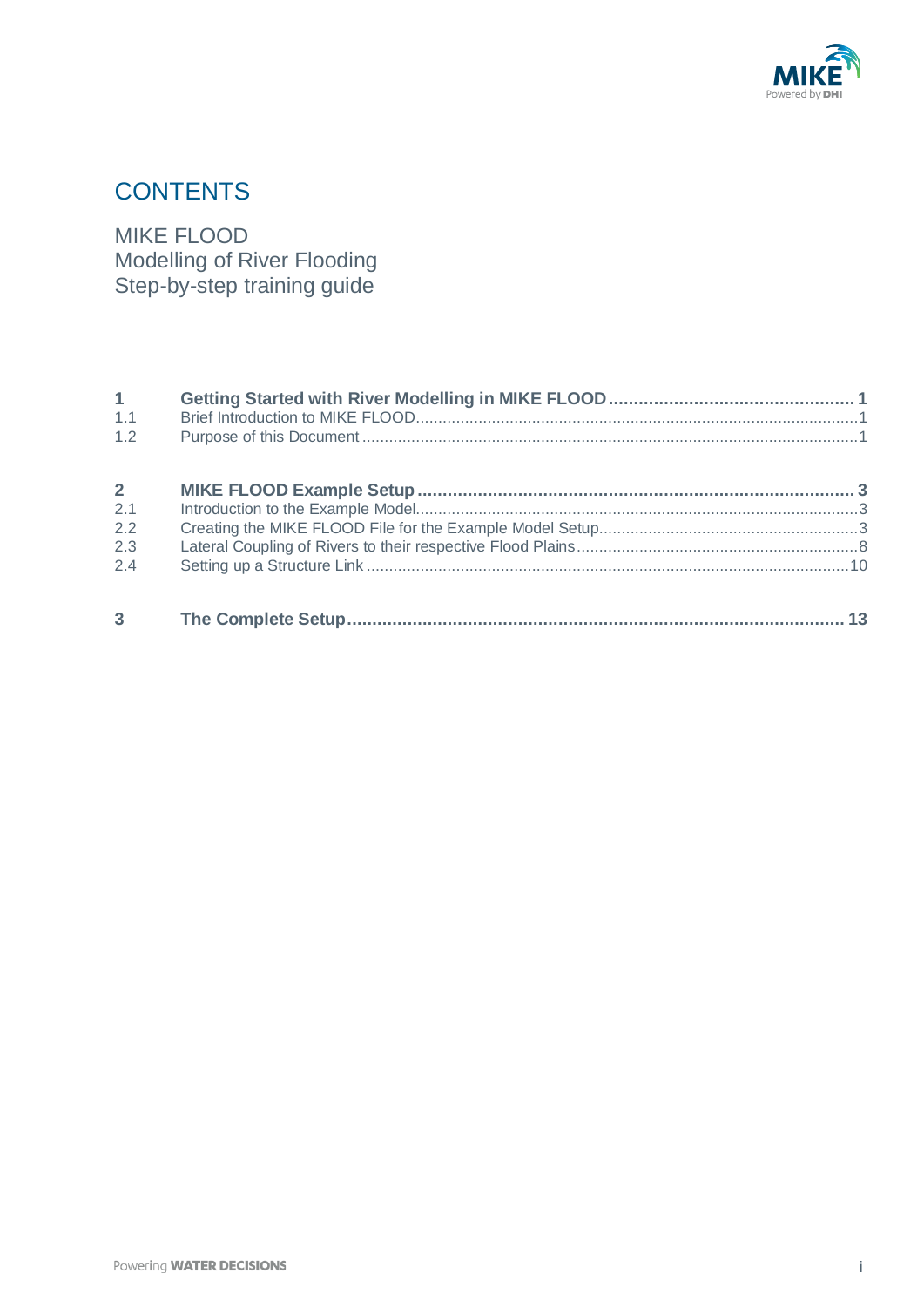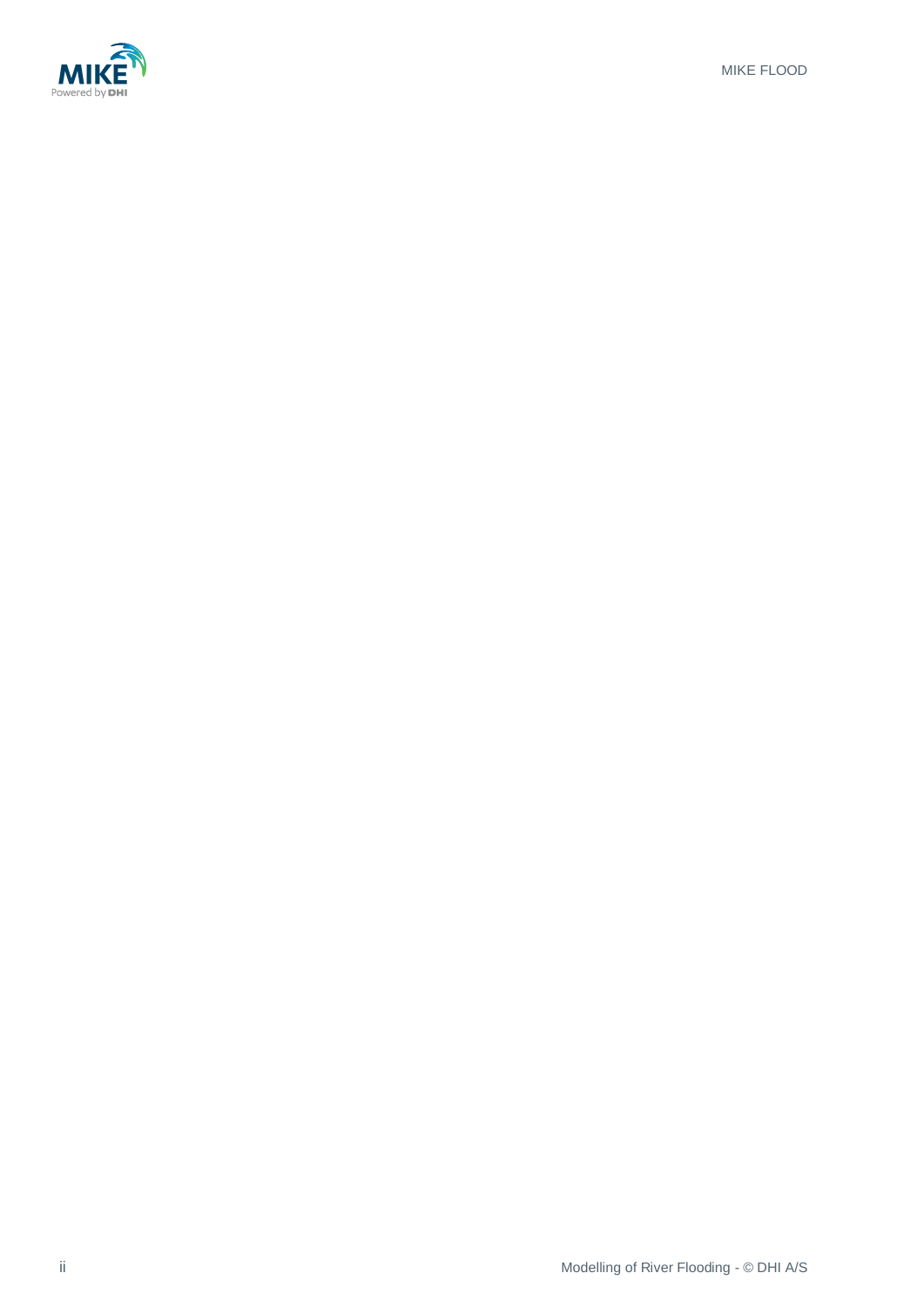

# 1 Getting Started with River Modelling in MIKE FLOOD

### 1.1 Brief Introduction to MIKE FLOOD

MIKE FLOOD is a tool that integrates the models MIKE 11, MIKE HYDRO, MIKE+ and the MIKE 21 into a single, dynamically coupled modelling system. Using a coupled approach enables the best features of the different models to be utilized, while at the same time avoiding some limitations that may be encountered when using the components separately.

### 1.2 Purpose of this Document

The purpose of this document is to:

- assist the user in understanding the relationships among the model files and linkage types that make up a MIKE FLOOD river model simulation data set; and,
- provide a step-by-step example of how to set up a basic MIKE FLOOD floodplain model using existing MIKE 11 and MIKE 21 model data files.

The setup of a two-dimensional overland model and a one-dimensional sewer model is treated separately in the document 'Modelling of Urban Flooding'.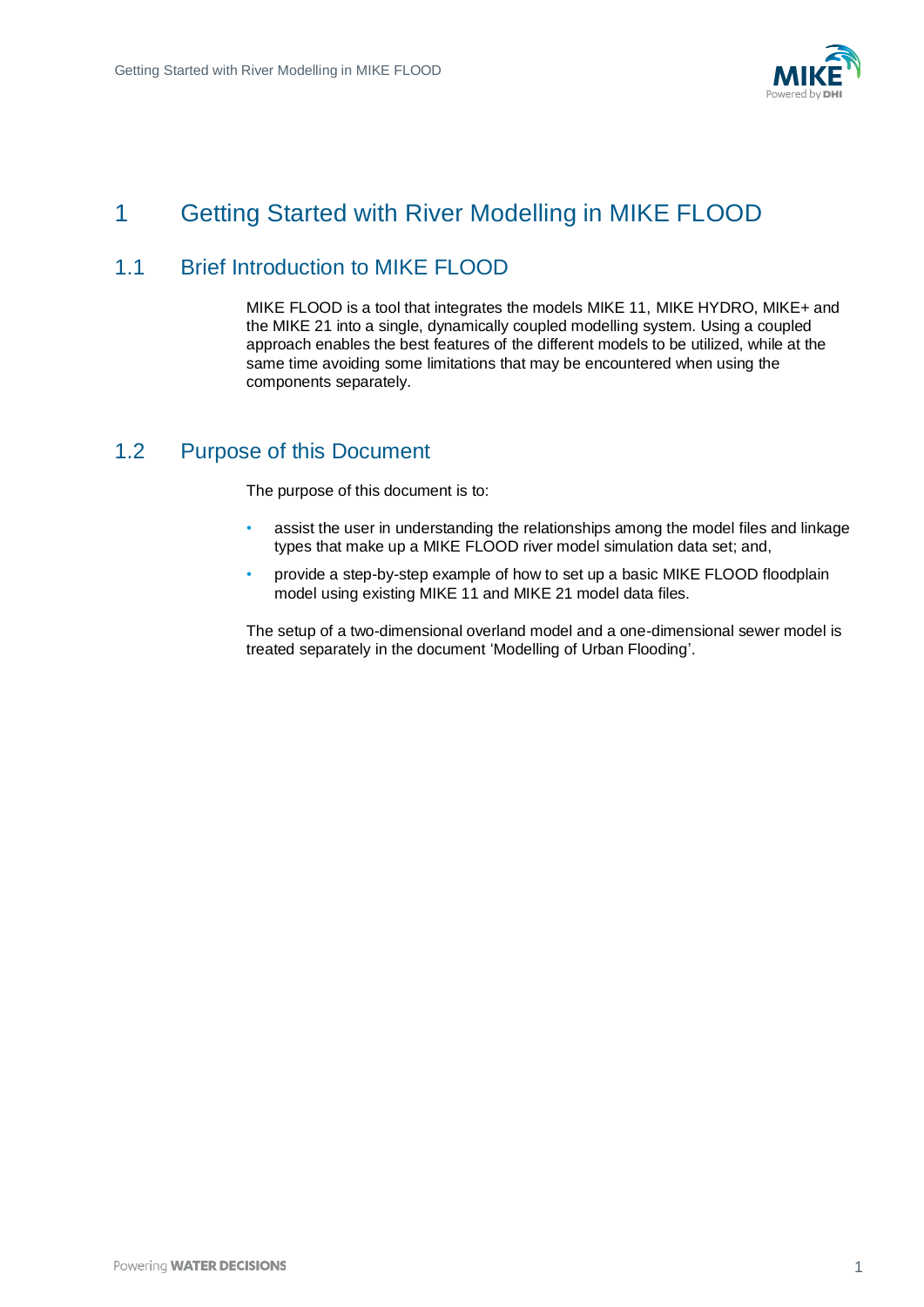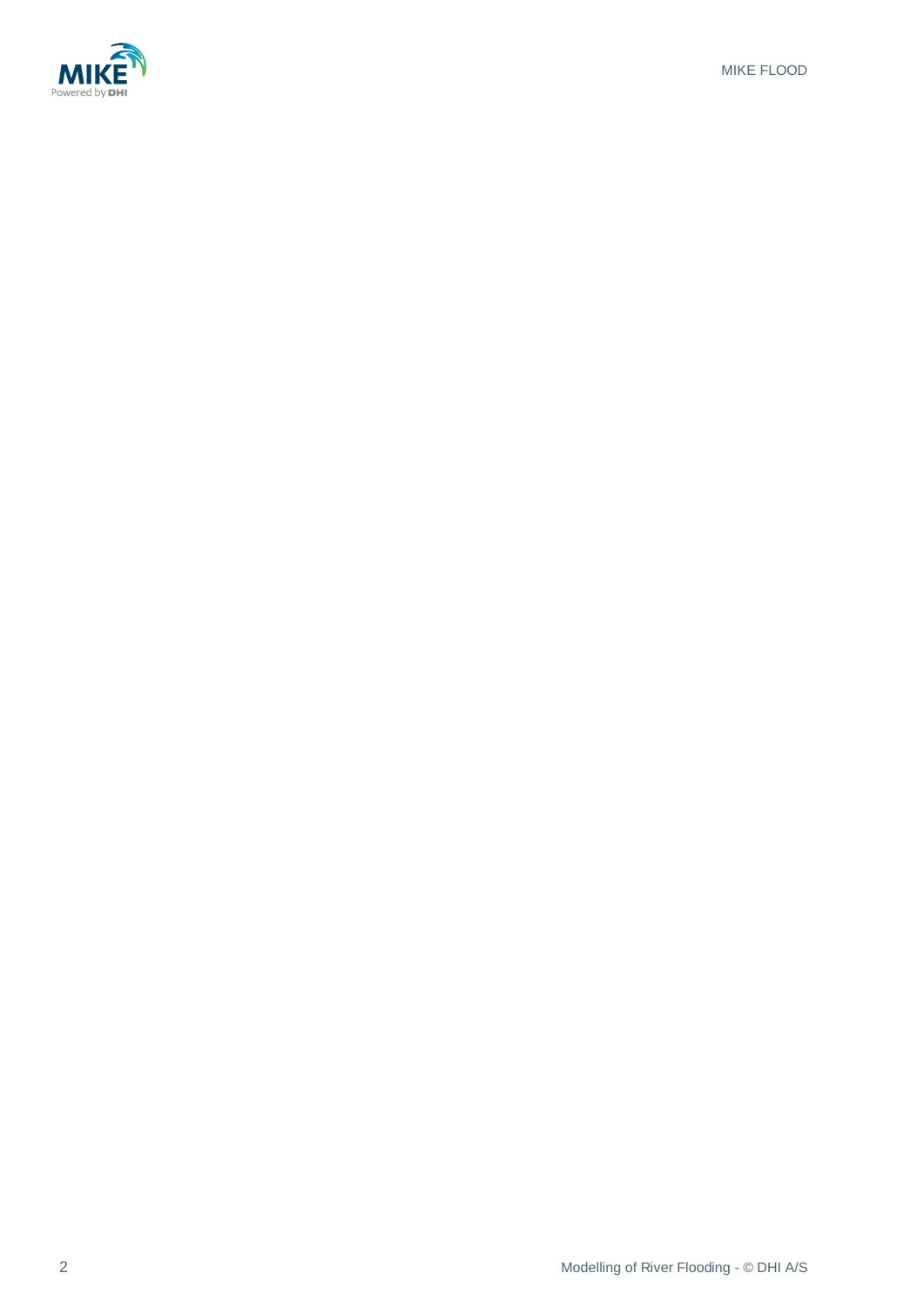

# 2 MIKE FLOOD Example Setup

The files used in this Step-by-step training guide are a part of the installation. You can install the examples from the MIKE Zero start page.

**Please note** that all future references made in this Step-by-step guide to files in the examples are made relative to the main folders holding the examples.

User Guides and Manuals can be accessed via the MIKE Zero Documentation Index in the start menu.

### 2.1 Introduction to the Example Model

The example model referenced in this document is the 'Floodplain Demonstration' example discussed briefly in the MIKE FLOOD User Guide, which can be accessed via the MIKE Zero Documentation Index in the start menu:

#### MIKE FLOOD User Guide

This document is not intended to provide a step-by-step, comprehensive tutorial on setting up the MIKE 11 and MIKE 21 components of the MIKE FLOOD model. Detailed information on the creation of new MIKE 11, MIKE HYDRO, MIKE+ and MIKE 21 models datasets can be found in their respective software user and reference manuals included with the software installation. Instead, this document is intended to discuss the steps required to link a MIKE 11 one-dimensional river model with the MIKE 21 two-dimensional floodplain model to create a MIKE FLOOD coupled 1D/2D floodplain model. It is assumed that the user has a working understanding of the applicable hydraulic engineering principles and hydraulic modelling in general before beginning this MIKE FLOOD example setup.

### 2.2 Creating the MIKE FLOOD File for the Example Model Setup

The procedure below will walk you through the steps to link an existing MIKE 11 and an existing MIKE 21 model setup thus constructing a MIKE FLOOD model encompassing the rivers and the surrounding floodplains. You will create a new MIKE FLOOD simulation file and add lateral, structure and zero flow (described in detail in the MIKE FLOOD User Guide) to accomplish this. If you instead wish to load the fully linked MIKE FLOOD simulation coupling file, it can be found in the MIKE Zero Examples folder of the installation:

#### .\MIKE\_FLOOD\FloodplainDemonstration

In general, it is recommended to copy the examples to a user location through the install examples functionality found in the MIKE Zero start page.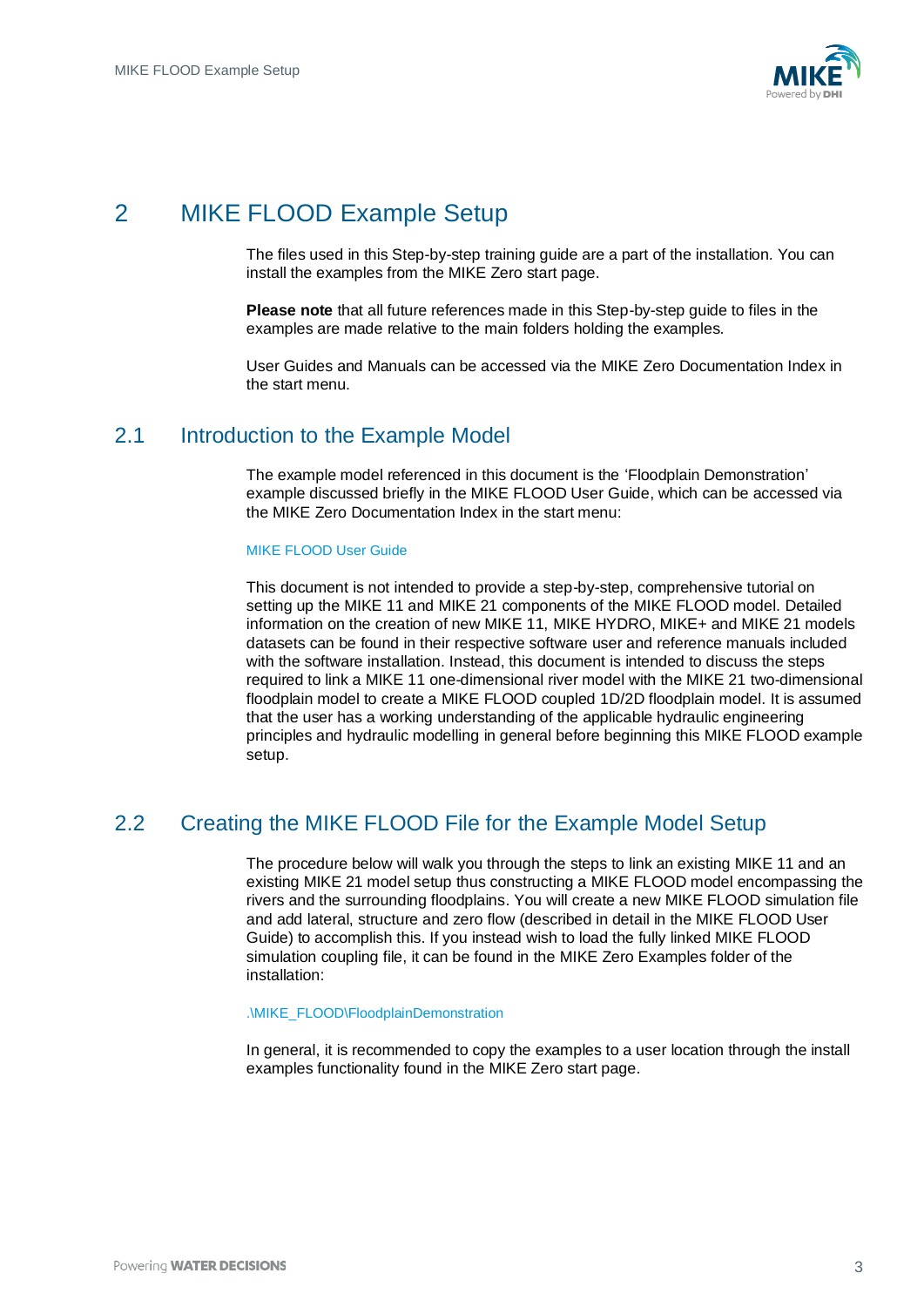

| MIKE Zero - [Start Page]<br>File View Window Help<br>i e<br>$D$ $B$ $B$ $B$ $B$ $B$ $R$ $R$   |                                                   |                                                    | $\Box$                                                                                                                                                                         | X<br>$ \theta$ $\times$ |
|-----------------------------------------------------------------------------------------------|---------------------------------------------------|----------------------------------------------------|--------------------------------------------------------------------------------------------------------------------------------------------------------------------------------|-------------------------|
| Powering WATER DECISIONS                                                                      |                                                   |                                                    | Powered by                                                                                                                                                                     | T<br>Project Explorer   |
| <b>Open an Existing Project</b><br>Name<br>MIKE FLOOD 3way<br>FloodplainDemonstration<br>Vida | Created<br>10-08-2020<br>12-08-2020<br>28-07-2020 | $\sim$<br>Modified<br>01-09-2020<br>Today<br>Today | Location<br>C:\AJS_Data\MIKE Zero Projects\MIKE_FLOOD\3way<br>C:\AJS_Data\MIKE Zero Projects\MIKE_FLOOD\FloodplainDemonstration<br>C:\AJS_Data\MIKE Zero Projects\MIKE_11\Vida |                         |
| Install Examples<br>Ready                                                                     |                                                   |                                                    | <b>Open Project</b><br><b>Delete Project</b><br><b>New Project</b><br>No Tracking                                                                                              |                         |

#### Figure 2.1 Installation of MIKE FLOOD examples

To create the MIKE FLOOD example model from the existing 1D and 2D models do the following:

- 1. MIKE FLOOD is activated by starting MIKE Zero from your computer's START menu.
- 2. Create a new MIKE FLOOD simulation file by choosing File→New→MIKE FLOOD→MIKE FLOOD. Save the MIKE FLOOD setup file under a name of your choice in the examples folder

.\Examples\MIKE\_FLOOD\FloodplainDemonstration

- 3. Don't overwrite the existing MIKE FLOOD setup file in the example files folder.
- 4. Activate the *Linkage Files* menu item on the left of the MIKE FLOOD interface.
- 5. Activate the *Surface Model* tick box
- 6. Select the appropriate MIKE 21 simulation files in the *Linkage Files* section of the MIKE FLOOD editor (found in the folder 'floodplain' - see [Figure 2.2\)](#page-8-0).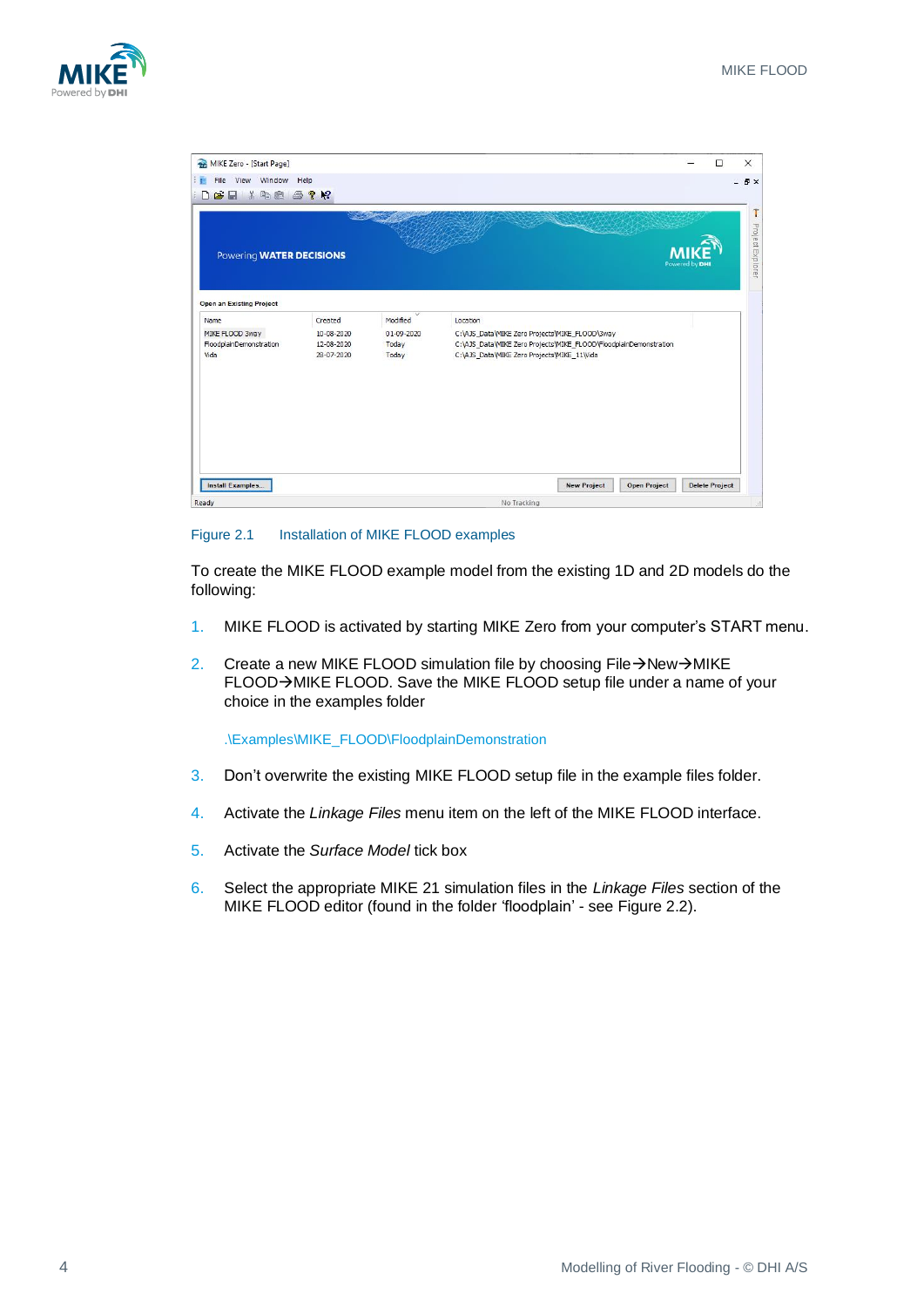

| TestForUpdatingDocument - Modified<br><b>MIKE Flood</b><br>$\checkmark$ Linkage Files<br>□ Link Definitions<br>Standard/Structure Link Optio<br><b>Lateral Link Options</b><br>Urban Link Options<br>River/Urban Link Options<br>Side Structure Link Options | Model components included in couple definition<br>River Model<br>Urban Model<br>Surface Model |                   | MIKE11 $\vee$<br>                                                                                                                                              | $\infty$<br>$\Box$<br>$\qquad \qquad =$<br>Edit river model<br>Edit urban model<br>Edit surface model |
|--------------------------------------------------------------------------------------------------------------------------------------------------------------------------------------------------------------------------------------------------------------|-----------------------------------------------------------------------------------------------|-------------------|----------------------------------------------------------------------------------------------------------------------------------------------------------------|-------------------------------------------------------------------------------------------------------|
| <b>Co</b> Open<br>$\leftarrow$<br>$\sim$                                                                                                                                                                                                                     | « FloodplainDemonstration > floodplain                                                        | Ü<br>$\checkmark$ | Search floodplain<br>Ω                                                                                                                                         | $\times$                                                                                              |
|                                                                                                                                                                                                                                                              |                                                                                               |                   |                                                                                                                                                                |                                                                                                       |
| New folder<br>Organize -                                                                                                                                                                                                                                     |                                                                                               |                   | E +<br>$\Box$                                                                                                                                                  | $\bullet$                                                                                             |
| Documents                                                                                                                                                                                                                                                    | Name                                                                                          | Date modified     | Type                                                                                                                                                           |                                                                                                       |
| Downloads                                                                                                                                                                                                                                                    | m <sub>21big</sub>                                                                            | 4/8/2021 3:51 PM  | <b>MIKE Zero Flow Model</b>                                                                                                                                    |                                                                                                       |
| $M$ Music                                                                                                                                                                                                                                                    |                                                                                               |                   |                                                                                                                                                                |                                                                                                       |
| $=$ Pictures                                                                                                                                                                                                                                                 |                                                                                               |                   |                                                                                                                                                                |                                                                                                       |
| <b>图</b> Videos                                                                                                                                                                                                                                              |                                                                                               |                   |                                                                                                                                                                |                                                                                                       |
| $\vert \langle$<br>$\bullet$ OSDisk (C:)<br>Naviga                                                                                                                                                                                                           | $\vee$ <                                                                                      |                   |                                                                                                                                                                | $\rightarrow$                                                                                         |
|                                                                                                                                                                                                                                                              | File name: m21big                                                                             | $\checkmark$      | MIKE 21 (*.m21)                                                                                                                                                | $\checkmark$                                                                                          |
| Validation / Simulation<br>НΙ                                                                                                                                                                                                                                |                                                                                               |                   | MIKE 21 (*.m21)<br>MIKE 21 FM (*.m21fm)<br>MIKE 3 FM (*.m3fm)<br>MIKE 21 Flood Screening Tool (*.m21fst)<br>All Supported Files(*.m21;*.m21fm;*.m3fm;*.m21fst) | $\gamma$                                                                                              |



<span id="page-8-0"></span>7. Activate the *River Model* tick box to select appropriate MIKE 11 simulation file (found in the folder 'river' - see ).

|                       | TestForUpdatingDocument - Modified                                                                                                                                                                                     |                                                                                                                                                                                          |                   |                                                                                                                  | $\mathbb{Z}$<br>$\Box$<br>$\qquad \qquad \qquad \Box$      |
|-----------------------|------------------------------------------------------------------------------------------------------------------------------------------------------------------------------------------------------------------------|------------------------------------------------------------------------------------------------------------------------------------------------------------------------------------------|-------------------|------------------------------------------------------------------------------------------------------------------|------------------------------------------------------------|
|                       | <b>MIKE Flood</b><br>$\checkmark$ Linkage Files<br>□ Link Definitions<br>Standard/Structure Link Optio<br><b>Lateral Link Options</b><br>Urban Link Options<br>River/Urban Link Options<br>Side Structure Link Options | Model components included in couple definition<br>River Model<br>Urban Model<br>Surface Model<br>C:\Work\Examples_MikeZero_CopyForTesting\MIKE_FLOOD\FloodplainDemonstration\floodplain\ |                   | MIKE11<br>$\checkmark$<br>                                                                                       | Edit river model<br>Edit urban model<br>Edit surface model |
|                       | <b>Chan</b> Open                                                                                                                                                                                                       |                                                                                                                                                                                          |                   |                                                                                                                  | X                                                          |
|                       |                                                                                                                                                                                                                        | « MIKE_FLOOD > FloodplainDemonstration > river                                                                                                                                           | Ü<br>$\checkmark$ | Ω<br>Search river                                                                                                |                                                            |
|                       | Organize $\sim$<br>New folder                                                                                                                                                                                          |                                                                                                                                                                                          |                   | E -                                                                                                              | $\bullet$<br>$\Box$                                        |
|                       | Λ<br>$\blacksquare$ Desktop                                                                                                                                                                                            | Name                                                                                                                                                                                     | Date modified     | Type                                                                                                             | <b>Size</b>                                                |
|                       | <b>Documents</b><br>闹<br>Downloads<br><b>Music</b>                                                                                                                                                                     | m11big                                                                                                                                                                                   | 4/8/2021 3:51 PM  | MIKE Zero Simulat                                                                                                |                                                            |
| $\checkmark$          | $=$ Pictures<br>Videos<br>$\checkmark$                                                                                                                                                                                 | $\,$ $\,$                                                                                                                                                                                |                   |                                                                                                                  | $\mathcal{P}$                                              |
| <b>Naviga</b>         |                                                                                                                                                                                                                        | File name: m11big                                                                                                                                                                        | $\checkmark$      | River Simulation files (*.sim11)<br>River Simulation files (*.mhydro)<br><b>River Simulation files (*.sim11)</b> | $\checkmark$<br>W                                          |
| $H$ $\rightarrow$ $H$ | <b>Validation</b> $\land$ Simulation                                                                                                                                                                                   |                                                                                                                                                                                          |                   |                                                                                                                  |                                                            |

Figure 2.3 Selection of a river setup. Note the tick box, which has been selected prior to activation of the browse button (the ellipses). Furthermore, the buttons are not active until the tick box has been selected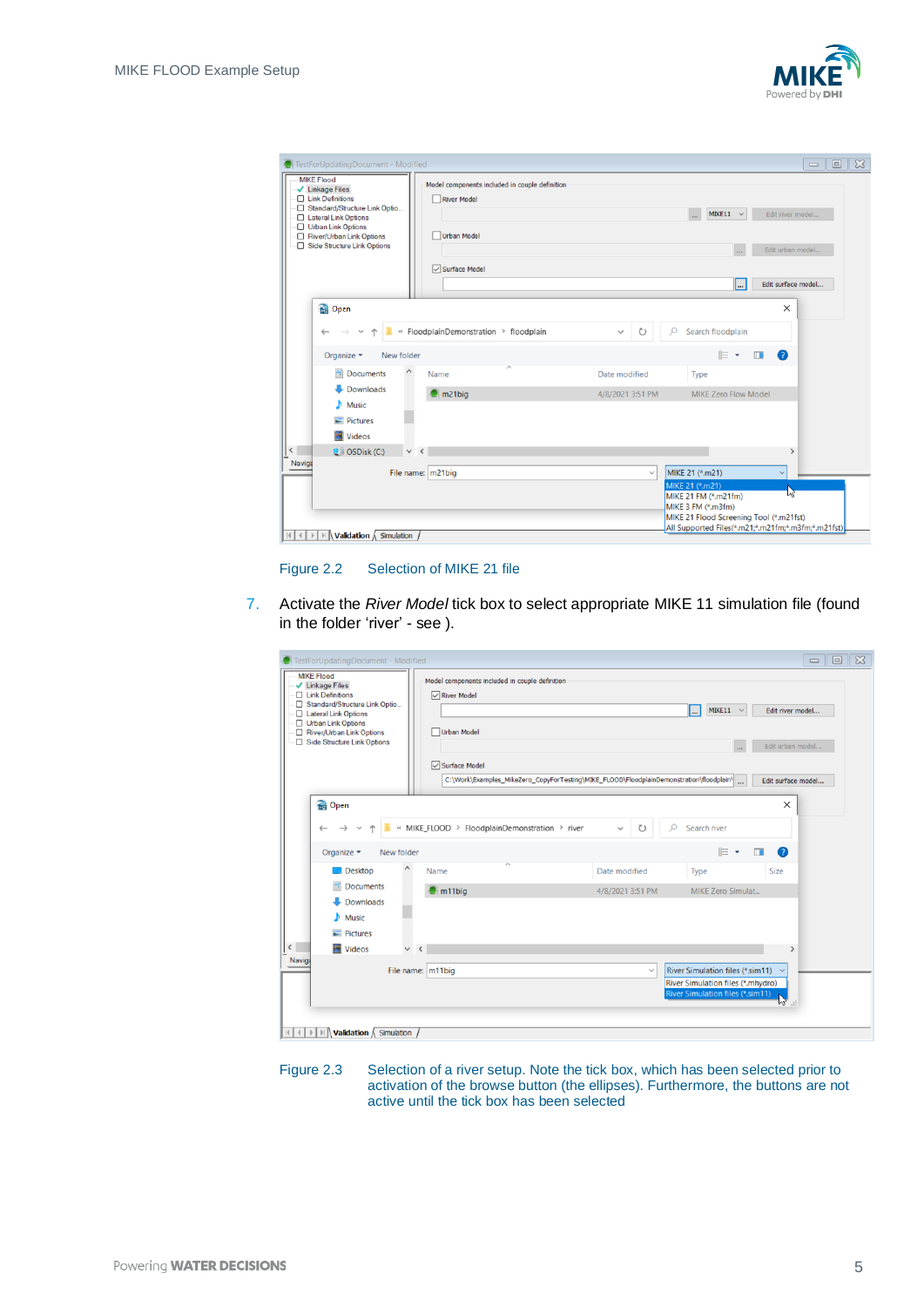

8. Explore the MIKE 11 model network by clicking on the 'Edit river model' button in the Definition dialog. To see the river network, click the Input tab on the resulting dialog box, then click the 'Edit' button beside the item specifying the 'Network' file (see [Figure 2.4\)](#page-9-0). Please refer to the MIKE 11 User Guide for information on browsing features and data forms in the river Network file, the Cross-section file, and other MIKE 11 simulation files.

| <b>MIKE Flood</b><br>✔ Linkage Files<br>□ Link Definitions<br>Standard/Structure Link Optio<br>□ Lateral Link Options | Model components included in couple definition<br>River Model<br>C:\Work\Examples_MikeZero_CopyForTesting\MIKE_FLOOD\FloodplainDemonstra | MIKE11 $\vee$<br>Edit river model |
|-----------------------------------------------------------------------------------------------------------------------|------------------------------------------------------------------------------------------------------------------------------------------|-----------------------------------|
| $\blacksquare$ m11big                                                                                                 | $\equiv$                                                                                                                                 | $\Box$<br>Edit urban model        |
| Models Input                                                                                                          | Simulation Results Start                                                                                                                 |                                   |
| <b>Input Files</b><br>Network                                                                                         | Testing\MIKE_FLOOD\FloodplainDemonstration\river\nwk_no_photo.nwk11<br>Edit <sub></sub><br>$\sim$                                        | Edit surface model                |
| Cross-sections                                                                                                        | To_CopyForTesting\MIKE_FLOOD\FloodplainDemonstration\river\xns.xns11<br>$\overline{\phantom{a}}$<br>Edit.                                |                                   |
| Boundary data                                                                                                         | >_CopyForTesting\MIKE_FLOOD\FloodplainDemonstration\river\bnd.bnd11<br>Edit.<br>$\bar{\omega}$                                           |                                   |
| <b>RR Parameters</b>                                                                                                  | $\overline{\phantom{a}}$<br>Edit.                                                                                                        |                                   |
| <b>HD Parameters</b>                                                                                                  | ppyForTesting\MIKE_FLOOD\FloodplainDemonstration\river\HDPar1.HD11<br>Edit.<br>$\overline{\mathcal{M}}$                                  |                                   |
| <b>AD Parameters</b>                                                                                                  | $\overline{\phantom{a}}$<br>Edit                                                                                                         |                                   |
| MIKE ECO Lab Param.                                                                                                   | Edit.<br>$\sim$                                                                                                                          |                                   |
| <b>ST Parameters</b>                                                                                                  | $\bar{\mathcal{L}}$<br>Edit                                                                                                              |                                   |
| <b>FF Parameters</b>                                                                                                  | Edit.<br>$\bar{\omega}$                                                                                                                  |                                   |
| <b>DA Parameters</b>                                                                                                  | Edit.<br>$\bar{\rm m}$                                                                                                                   |                                   |
| <b>Ice Parameters</b>                                                                                                 | Edit<br>$\bar{\rm m}$                                                                                                                    |                                   |
| <b>HD Results</b><br>Navid                                                                                            | $\overline{\phantom{a}}$                                                                                                                 |                                   |
| <b>RR</b> Results                                                                                                     | $\bar{\omega}$                                                                                                                           |                                   |
|                                                                                                                       |                                                                                                                                          |                                   |
|                                                                                                                       |                                                                                                                                          |                                   |
|                                                                                                                       |                                                                                                                                          |                                   |
|                                                                                                                       |                                                                                                                                          |                                   |

Figure 2.4 Exploring the files in the MIKE 11 model.

- <span id="page-9-0"></span>9. Explore the MIKE 21 model setup by clicking on the 'Edit surface model' button. Please refer to the MIKE 21 User Guide for a full description of MIKE 21 model parameters and their specification.
- 10. To see the MIKE 21 model grid describing the floodplain topography select the menu item 'Basic Parameters  $\rightarrow$  bathymetry' and then the 'View' button as shown in Figure [2.5.](#page-10-0) To better visualize the resulting topography in the graphic view you can choose to generate a new palette. This is done through the main toolbar through the menu 'View  $\rightarrow$  Palette  $\rightarrow$  new'. Go through the steps needed in generating a palette.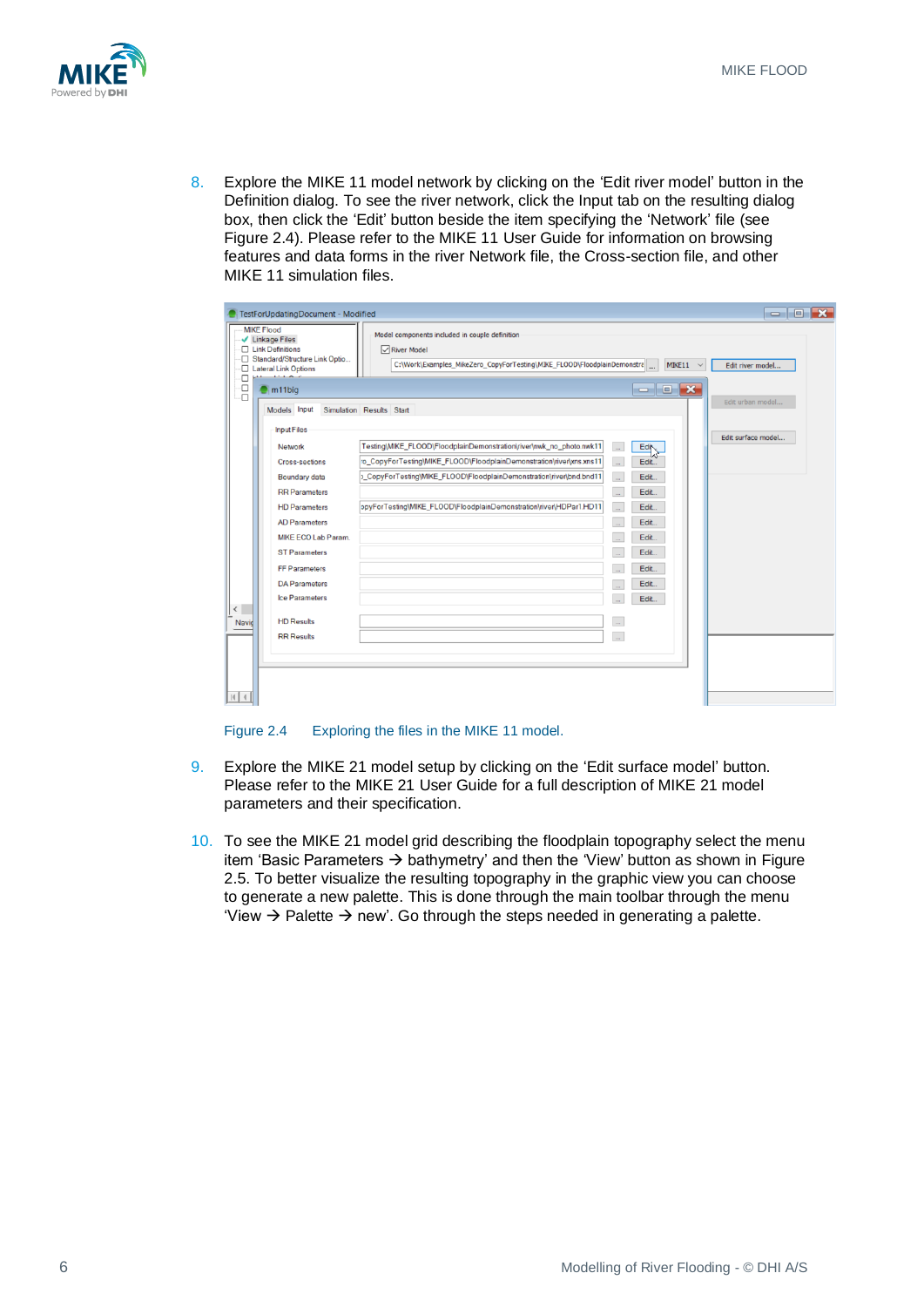



<span id="page-10-0"></span>Figure 2.5 Access to the grid file used to describe the floodplain is gained through the MIKE 21 interface

As can be seen the river branches are not defined in great detail in the topographic grid. The location of the rivers is most clearly visualized through the MIKE FLOOD interface by selecting the item 'Link Definitions' in the MIKE FLOOD editor (a close up is shown in [Figure 2.6\)](#page-10-1).



<span id="page-10-1"></span>Figure 2.6 Close up of the combined river and flood plain model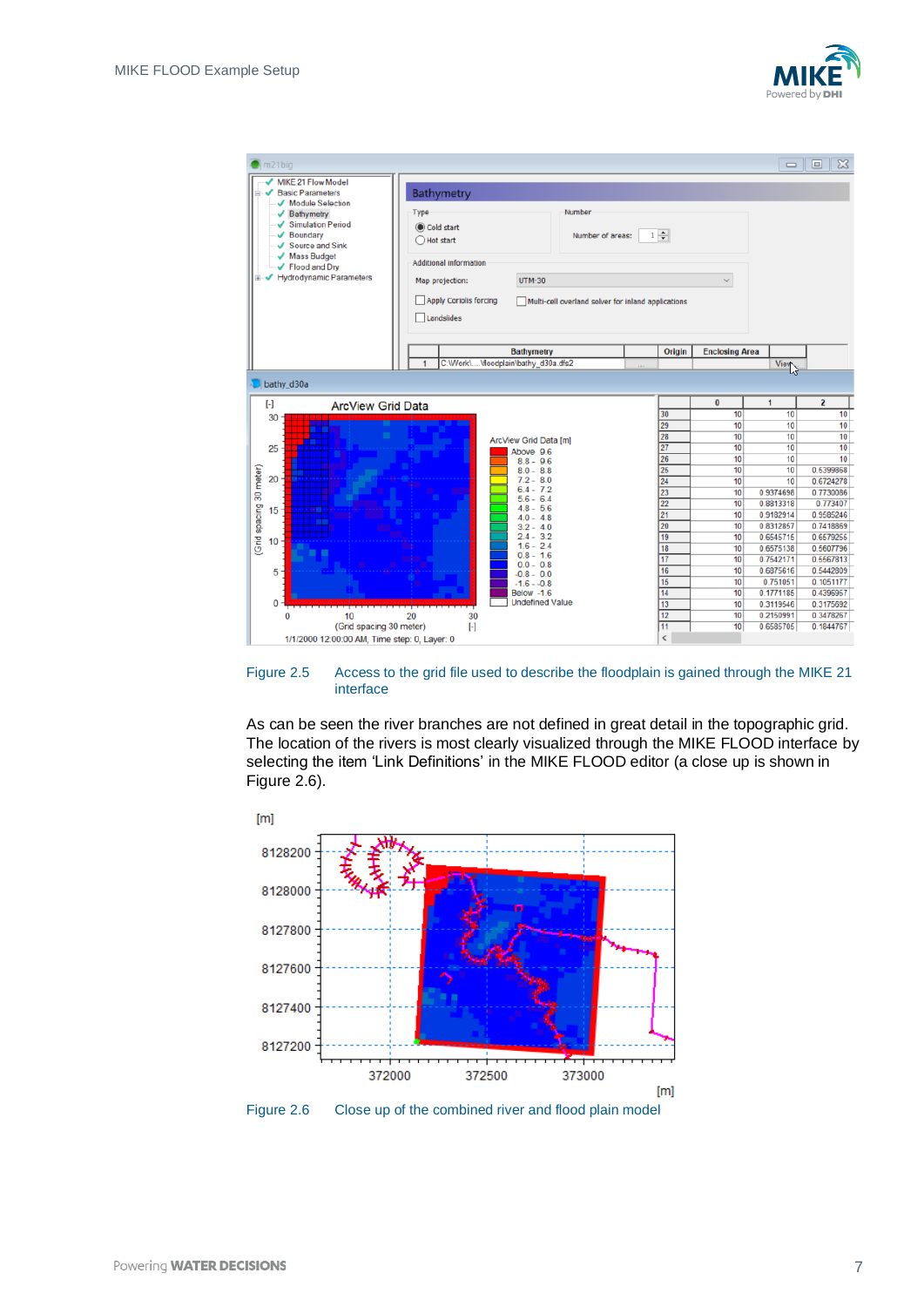



At this point the two main model components have been brought into the MIKE FLOOD interface. The goal from here on is to couple the river and the floodplain using the various tools available within the MIKE FLOOD editor.

## 2.3 Lateral Coupling of Rivers to their respective Flood Plains

The setup has two branches 'River' and 'Trib'. These should be coupled along the riverbanks to the two-dimensional domain.

In order to do this, the following steps should be followed:

1. Right click in the graphical view to display a range of tools.



Figure 2.7 Right clicking in the graphical view

- <span id="page-11-0"></span>2. Select the option 'Link river branch to surface model…' to display the linking menu.
- 3. This first link is between the tributary stream and the left-over bank floodplain area of the MIKE 11 river branch called 'TRIB. The linkage extends along the tributary from MIKE 11 chainage 1350.00 metres to chainage 1885.00 metres and should join the MIKE 11 reach to a number of grid cells in the MIKE 21 model. Select the 'Lateral link' as the link type.
- 4. Select a 'Left' in the combo box.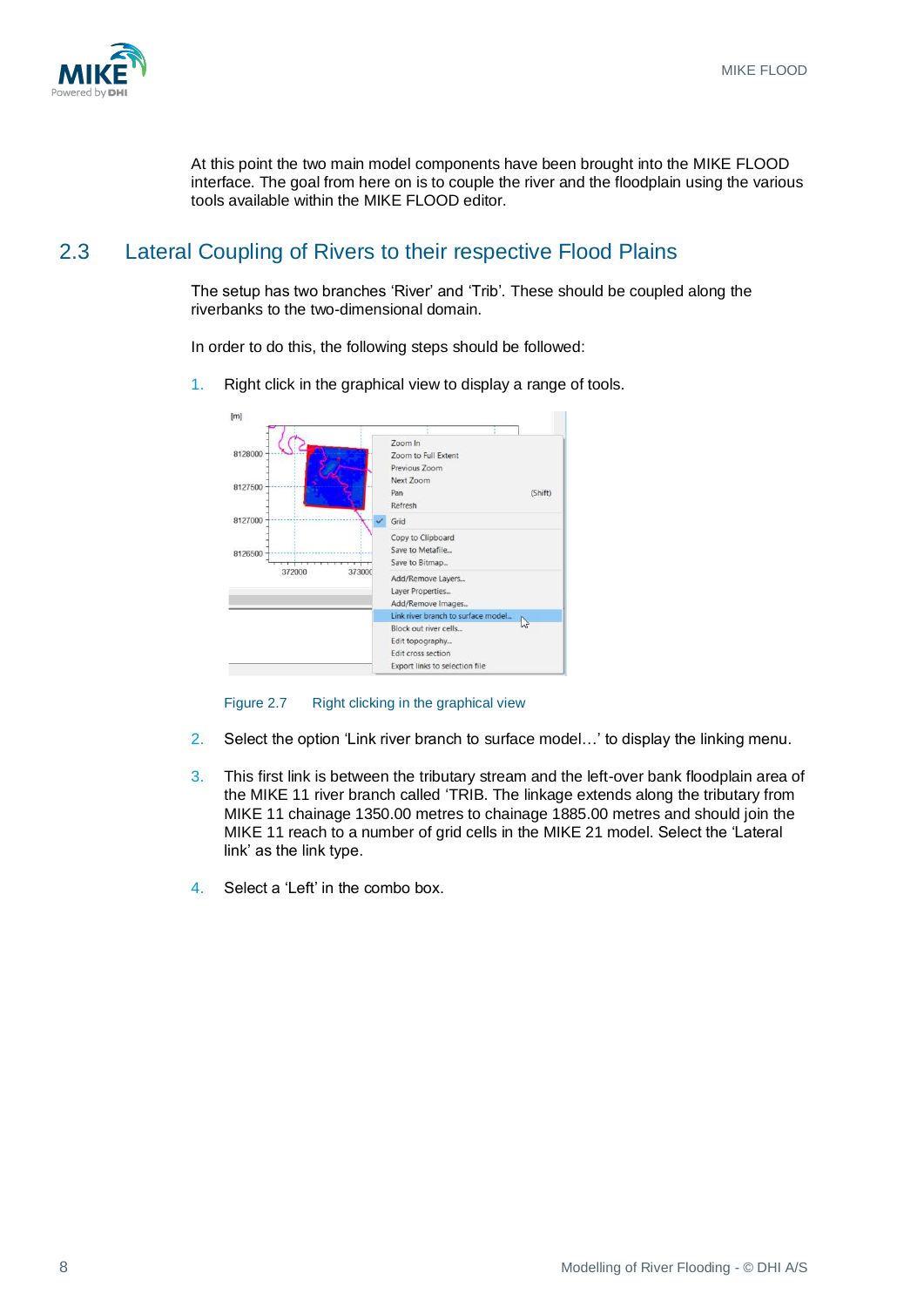

| Link river branch to surface model |                           | ×      |
|------------------------------------|---------------------------|--------|
| Link Type                          |                           |        |
| <b>O</b> Lateral                   | <b>Implicit Structure</b> | OK     |
| Standard                           | Side Structure            | Cancel |
| <b>Link Location</b>               |                           |        |
| River name                         | <b>TRIB</b>               |        |
| Topo ID                            | DEM_1m                    |        |
| Chainage from                      | 1350                      |        |
| Chainage to                        | 1885                      |        |
| <b>Lateral Link Line</b>           |                           |        |
| ● From digitized river             | Left                      |        |
| From external file                 |                           |        |
| Number of segments                 | $\mathbf{1}$              |        |
| Standard Link end                  |                           |        |
| C Lowest chainage                  | Highest chainage          |        |
| Side structure parameters          |                           |        |
| <b>O</b> Left side                 | Right side                |        |
| Distance from center line          | $\overline{0}$            |        |

#### Figure 2.8 The lateral linkage tool

- <span id="page-12-0"></span>5. Specify the river name and the Topo ID along with the chainages of the reach to be coupled. The setup should be as shown i[n Figure 2.8.](#page-12-0)
- 6. The appropriate cells have now been selected in the grid.
- 7. The first link entry is empty and should be deleted. This is done by marking it and then clicking the delete button on the right (see [Figure 2.9\)](#page-12-1).

|                                       |           |                   |          |                       |          |                           |              | $\mathbb{E}$  |
|---------------------------------------|-----------|-------------------|----------|-----------------------|----------|---------------------------|--------------|---------------|
|                                       | Link type | <b>River name</b> | Urban ID | <b>River Chainage</b> |          | M21 Area No of M21<br>No. | <b>Cells</b> | <b>Delete</b> |
|                                       |           |                   | From     | To                    |          |                           |              |               |
|                                       | Standard  |                   |          | 0.000                 |          |                           |              |               |
|                                       | Lateral   | <b>TRIB</b>       |          | 1350.000              | 1885.000 |                           | 23           |               |
| BAAAAAAAAAAAAAAAAAA<br>$\overline{2}$ |           |                   |          |                       |          |                           |              |               |



<span id="page-12-1"></span>8. The specific linked cells are specified in the tab in the left table named 'Cell Indices'. MIKE 21 grid cells are set up in a J and K coordinate system instead of Northing and Easting, to allow for rotated grids. In this case, the J direction represents columns in the grid (which would be X or Easting in a typical map coordinate system), and the K direction represents rows in the grid (Y or Northing in a non-rotated grid). The rotation of the MIKE 21 grid is determined upon initial model setup and should generally be oriented so that predominant flow direction follows either the J or K direction.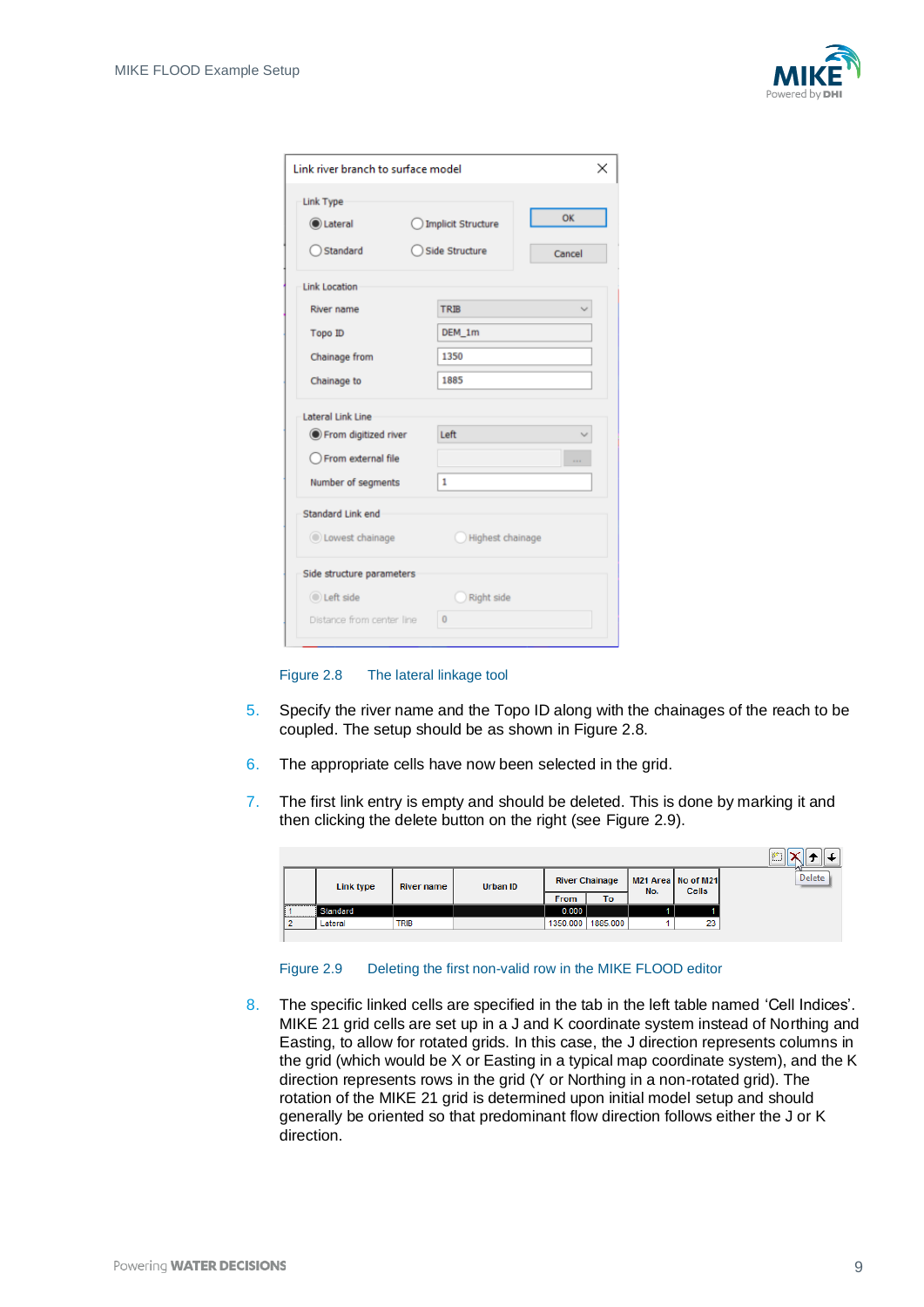

9. After you've specified *where* the flooding from MIKE 11 should enter the left-side floodplain, now you need to specify *how* flow will be interchanged for this link between MIKE 11 and MIKE 21. So, in the MIKE FLOOD editor, click the Lateral Link Options section. Set up the lateral link options as shown in [Figure 2.10.](#page-13-0) Please refer to the MIKE FLOOD User Guide for a description of the meaning and use of the options available here for Lateral and other types of links.

| <b>Lateral Link Options</b> |           |               |             |                       |             |                  |      |            |                    |                       |         |            |          |        |                 |              |
|-----------------------------|-----------|---------------|-------------|-----------------------|-------------|------------------|------|------------|--------------------|-----------------------|---------|------------|----------|--------|-----------------|--------------|
|                             | Link type | River<br>name |             | <b>River Chainage</b> | M11         | <b>Structure</b> |      |            |                    | <b>External Files</b> |         |            |          |        |                 |              |
|                             |           |               | <b>From</b> | To                    | <b>Side</b> | <b>Method</b>    | Type |            | Source   Depth Tol | <b>Weir C</b>         | Fric(n) | <b>FLC</b> | Geometry |        | <b>QH Table</b> |              |
|                             | ∟ateral   | <b>TRIB</b>   | 1350.0      | 1885.0 Right          |             | Cell to Cell     | Weir | <b>HGH</b> | 0.100              | 1.838                 | 0.050   |            |          | - معنا |                 | <b>Umper</b> |
|                             |           |               |             |                       |             |                  |      |            |                    |                       |         |            |          |        |                 |              |

#### Figure 2.10 The lateral ink options for the left link along the 'Trib' branch

<span id="page-13-0"></span>Congratulations! You've now set up your first MIKE FLOOD model by linking MIKE 11 to MIKE 21. You can start the model simulation by choosing Run  $\rightarrow$  Start Simulation from the top menu, and then explore the model results to see how flow is exchanged in this very basic model. All you need to do now is to connect the remaining branches to their respective floodplains to complete the lateral linking process.

### 2.4 Setting up a Structure Link

This section will focus on coupling a culvert under a major road embankment to the twodimensional domain. The culvert has already been set up in a short MIKE 11 branch with just two cross-sections. The goal is now to couple the end points of this branch to cells within the two-dimensional domain.

The following procedure should be followed to accomplish this.

- 10. Right click in the graphical view (see [Figure 2.7\)](#page-11-0) and select the 'Link river branch to surface model …'
- 11. Select *Implicit Structure* as Link Type
- 12. Select 'CULV1' under *River name* and click OK.
- 13. Two new structure links have now been added to the table. One for each end of the branch CULV 1.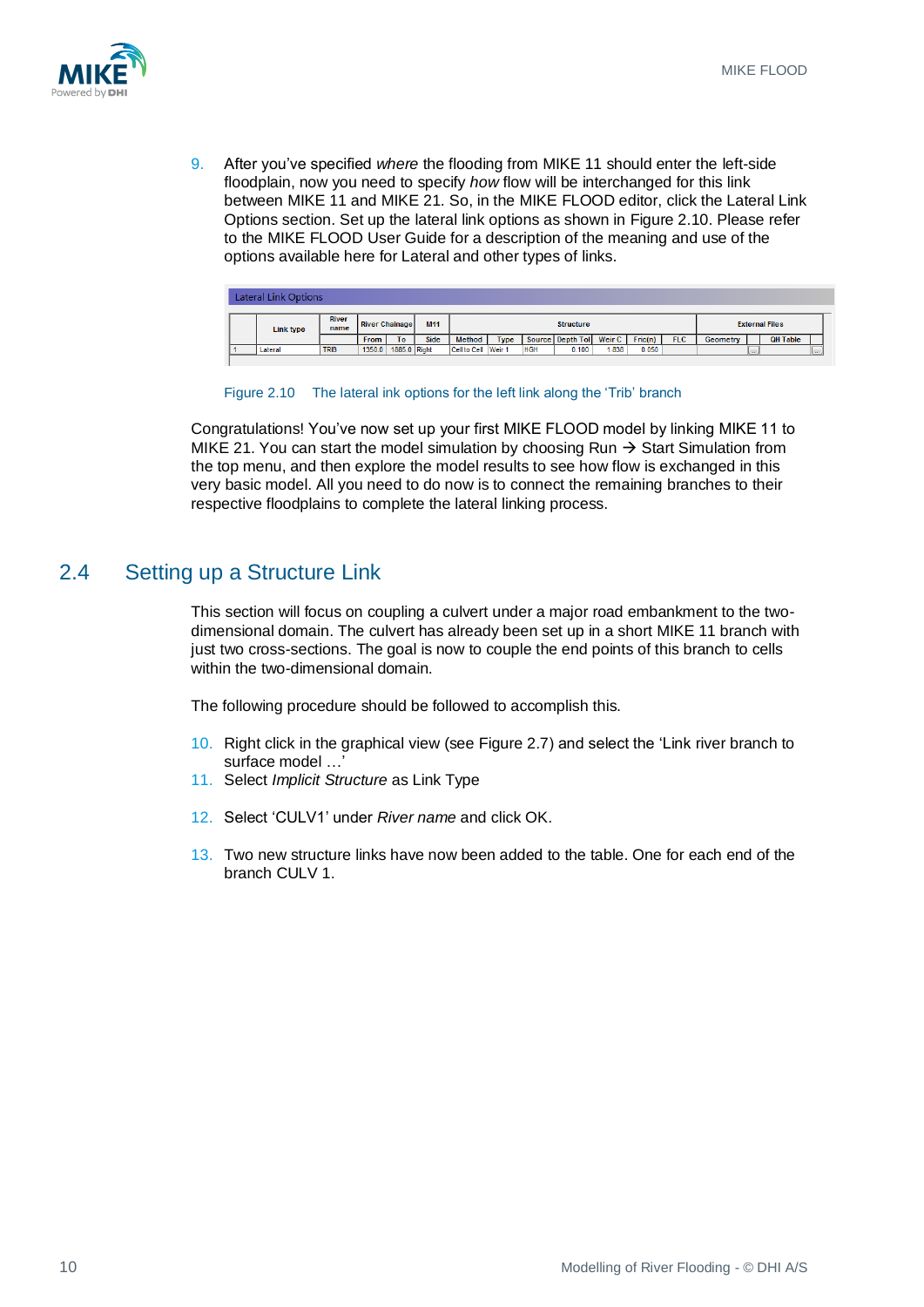

| Link river branch to surface model | ×                               |
|------------------------------------|---------------------------------|
| Link Type                          |                                 |
| Lateral                            | OK<br><b>Implicit Structure</b> |
| Standard                           | Side Structure<br>Cancel        |
| <b>Link Location</b>               |                                 |
| River name                         | CULV1                           |
| Topo ID                            | struc                           |
| Chainage from                      | $\bf{0}$                        |
| Chainage to                        | 30                              |
| <b>Lateral Link Line</b>           |                                 |
| (C) From digitized river           | Center<br>$\checkmark$          |
| From external file                 |                                 |
| Number of segments                 | $\mathbf{1}$                    |
| Standard Link end                  |                                 |
| C Lowest chainage                  | Highest chainage                |
| Side structure parameters          |                                 |
| <b>O</b> Left side                 | Right side                      |
| Distance from center line          | $\bf{0}$                        |

Figure 2.11 The selection of the branch end to couple for the culvert

- 14. Note that the table on the left only holds one set of  $(J, K)$  coordinates per link though it is possible to link multiple cells by adding them manually.
- 15. Once again, you have to specify how flow will be interchanged for these culvert links between MIKE 11 and MIKE 21. In the MIKE FLOOD editor, click the Standard/Structure Link Options section and set up the link options as shown in rows 2 and 3 i[n Figure 2.12.](#page-14-0)

|                                                                                                                                                                                                                                                        | иT<br>Standard/Structure Link Options |             |          |  |  |         |    |  |  |       |  |
|--------------------------------------------------------------------------------------------------------------------------------------------------------------------------------------------------------------------------------------------------------|---------------------------------------|-------------|----------|--|--|---------|----|--|--|-------|--|
| <b>Exponential</b><br><b>Activation</b><br>Add/Replace<br><b>Activation</b><br>Mom<br>Depth<br>smoothing<br><b>Ext Fact</b><br>Chainage<br>Link type<br><b>River name</b><br>Depth (min) Depth (max)<br>Fact<br><b>Adjust</b><br><b>Flow</b><br>factor |                                       |             |          |  |  |         |    |  |  |       |  |
|                                                                                                                                                                                                                                                        | Lateral                               | <b>TRIB</b> | 1350.000 |  |  |         |    |  |  | 1.000 |  |
|                                                                                                                                                                                                                                                        | Structure                             | CULV1       | 0.000    |  |  | Replace | No |  |  | 0.500 |  |
| 3                                                                                                                                                                                                                                                      | Structure                             | CULV1       | 30,000   |  |  | Replace | No |  |  | 0.500 |  |

#### Figure 2.12 The lateral link options for both ends of the culvert

<span id="page-14-0"></span>Please refer to the MIKE FLOOD User Guide for a description of the meaning and use of the options available here for Structure and other types of links. Since these culvert links are Structure type links, there is no information to fill in on the Lateral Link Options section of the MIKE FLOOD Editor.

You can now run the simulation again, to see what effect adding the culvert has, by choosing Run  $\rightarrow$  Start Simulation from the top menu.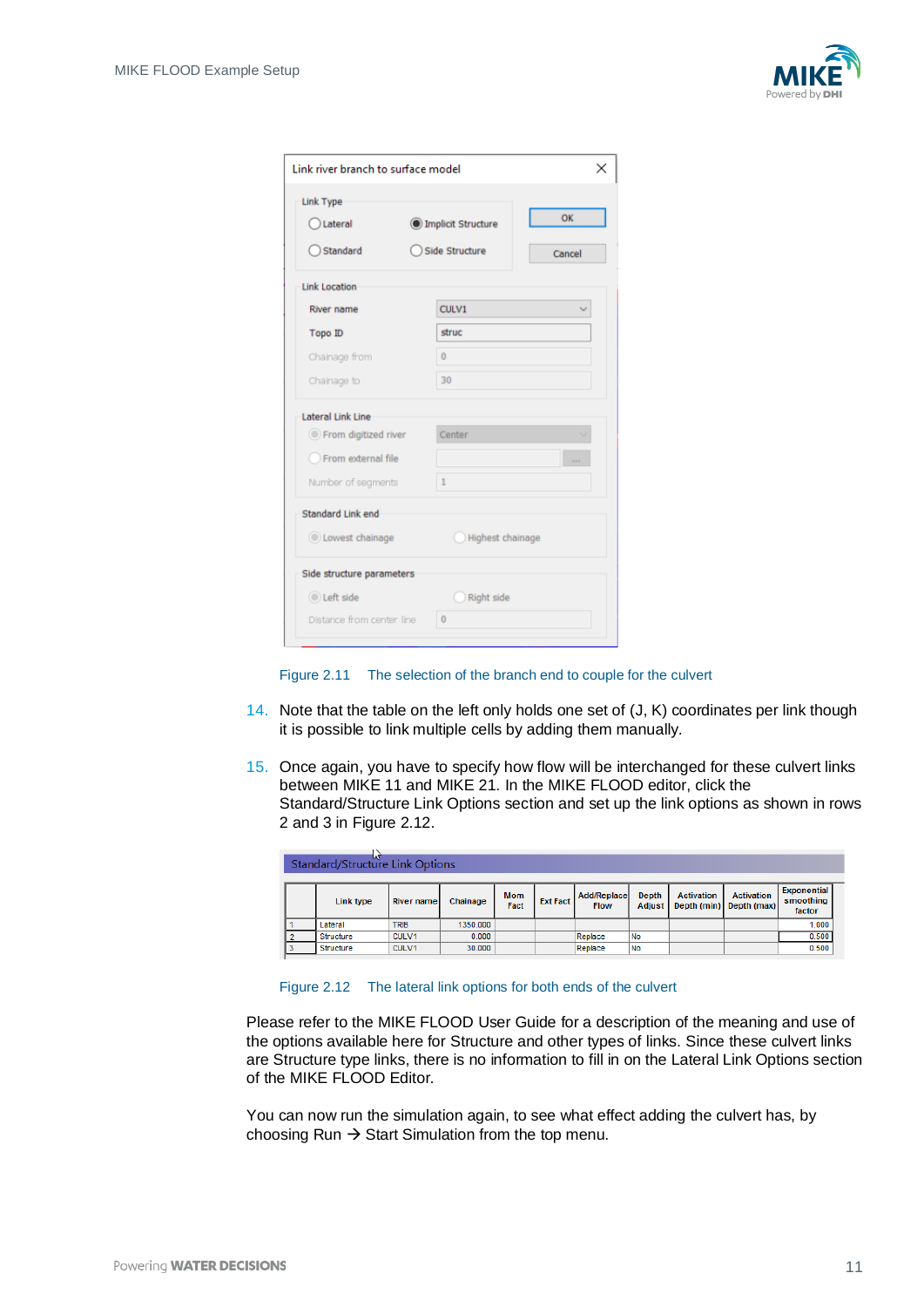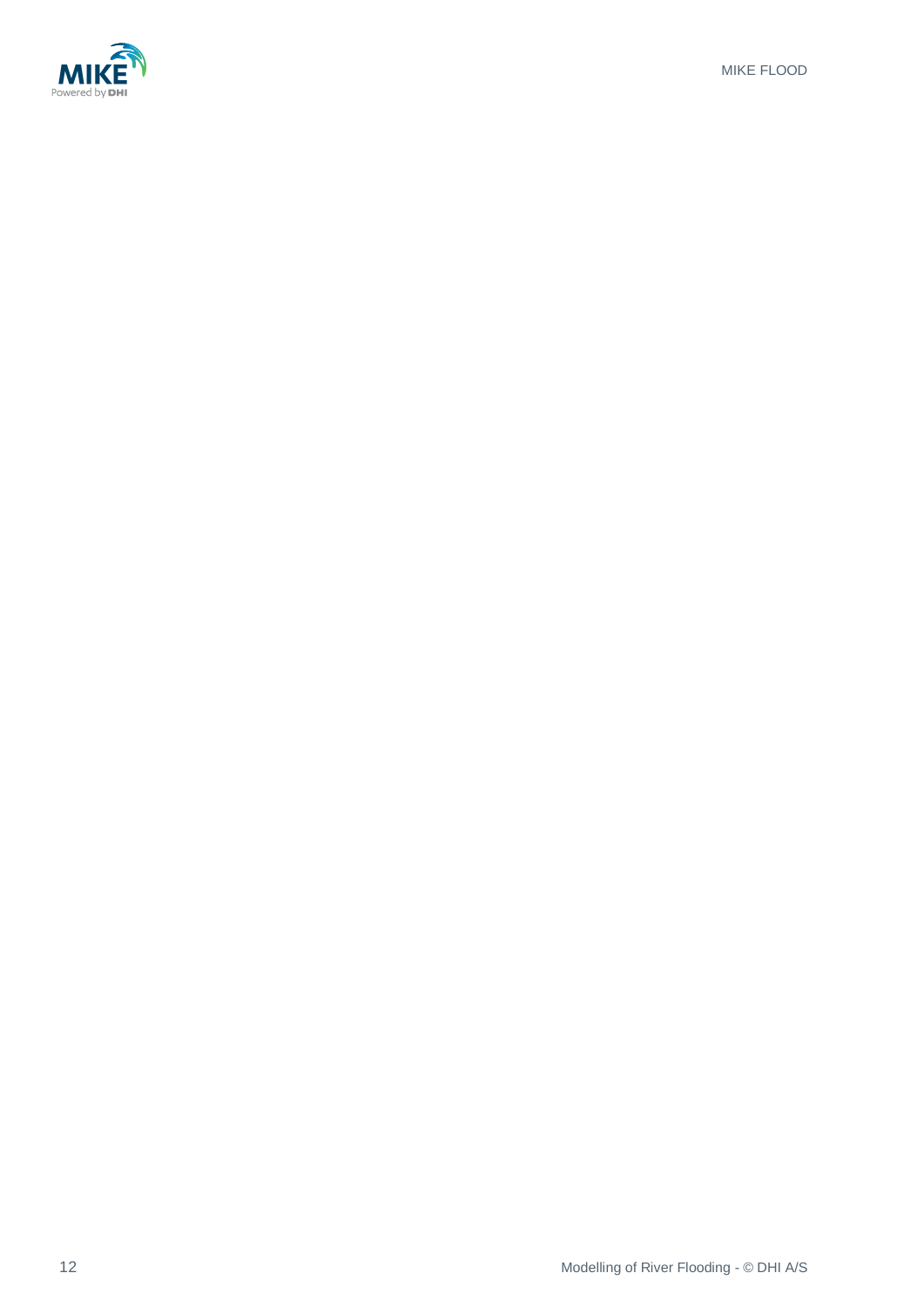

# 3 The Complete Setup

Now that you've created your own basic MIKE FLOOD model, with two of the most common link types, you may want to explore an expanded version of this same model area by opening the original example. The larger model includes several more links, including lateral links for the left and right overbanks of both the tributary branch 'TRIB' and the main river branch 'RIVER' and a second culvert called 'CULV2'. This example file also includes two zero-flow linkages, which are here used to prevent flows from crossing from one side of a river to the other side in MIKE 21 without first passing through the MIKE 11 river channel network.

You can read more about zero-flow links and also the Standard link type and find detailed descriptions of the linkage options available in MIKE FLOOD, in the MIKE FLOOD User Guide.